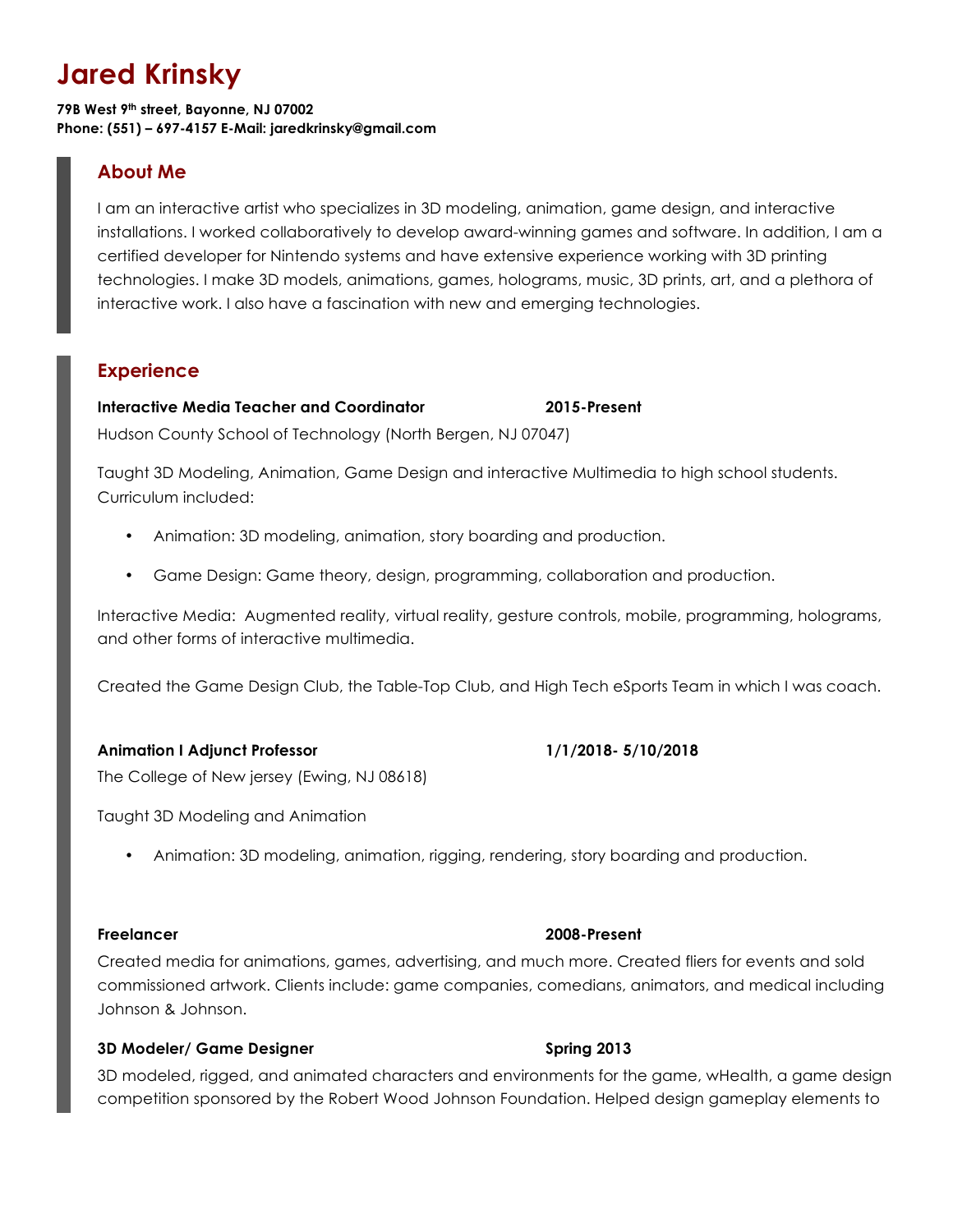be used within the game. Contributed voice acting work as well.

# **Head 3D Printing Technician 2013-2014**

Ran and maintained a Makerbot Replicator 2 3D Printer and set up various systems in the Ubiquitous Computing Lab within the Interactive Multimedia Department. Instructed 3D modeling and printing classes, 3D printed student work, and installed/ maintained various game and technological systems.

# **Education**

**The College of New Jersey 2010-2014** Bachelor of arts in Interactive Multimedia with a GPA of 3.5

# **Extra Curricular**

• ACM SIGGRAPH Student Chapter

Webmaster, Member 2012-2014

• Magic Circle

Member 2010-2014

# **Certifications**

- Certified Developer for Nintendo [2014 Present]
- Gamefication Design Certification Engagement Alliance [2015]
- New Jersey Teaching Certificate [2015 Present]
- ACM SIGGRAPH Member [2013 Present]

# **Skills**

3D Modeling/ Animation

• Maya, Blender, Cinema 4D, Mudbox, ZBrush, Eon Vue, Unity 3D, Poser Pro, Makerware, Substance, Chaotica,

### Design

• Adobe Creative Suite [Photoshop, Dreamweaver, Illustrator, InDesign, etc...]

Video Editing

• Adobe After Effects, Composite, Final Cut Pro